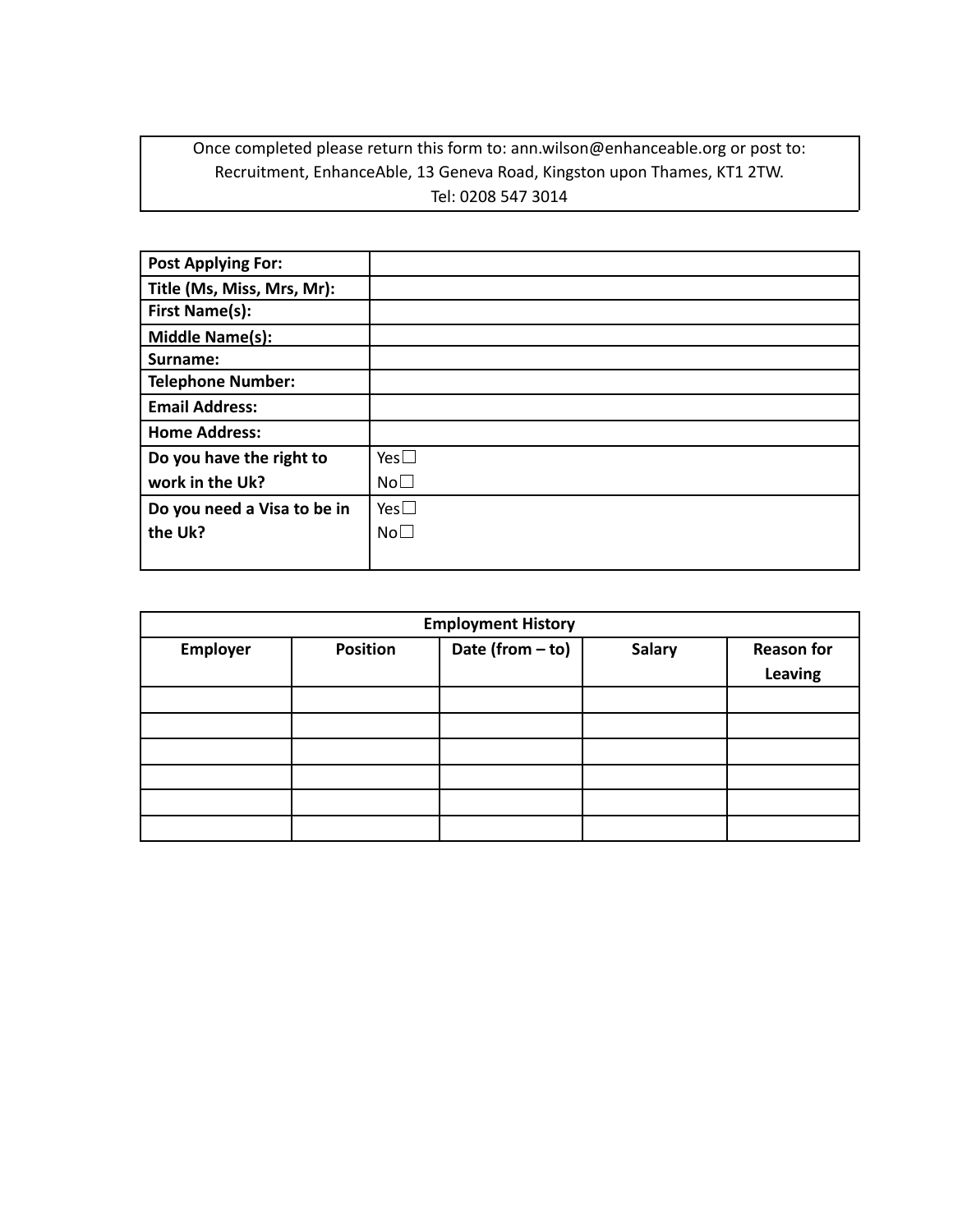| <b>Qualifications</b> |                     |      |
|-----------------------|---------------------|------|
| Qualification         | <b>Name of Body</b> | Date |
|                       |                     |      |
|                       |                     |      |
|                       |                     |      |
|                       |                     |      |
|                       |                     |      |
|                       |                     |      |
|                       |                     |      |
|                       |                     |      |
|                       |                     |      |
|                       |                     |      |
|                       |                     |      |

| <b>References</b>                                                                           |                       |  |
|---------------------------------------------------------------------------------------------|-----------------------|--|
| Please give the names of 2 professional referees, 1 should relate to your most recent       |                       |  |
| employment. If you do not have 2 professional referees we can accept 1 character reference. |                       |  |
| Name:                                                                                       | Name:                 |  |
| <b>Position:</b>                                                                            | <b>Position:</b>      |  |
| <b>Email Address:</b>                                                                       | <b>Email Address:</b> |  |
|                                                                                             |                       |  |
| <b>Phone Number:</b>                                                                        | <b>Phone Number:</b>  |  |
|                                                                                             |                       |  |
| <b>Address:</b>                                                                             | <b>Address:</b>       |  |
| May we contact your referees now?                                                           | $Yes \Box$            |  |
|                                                                                             | No∟                   |  |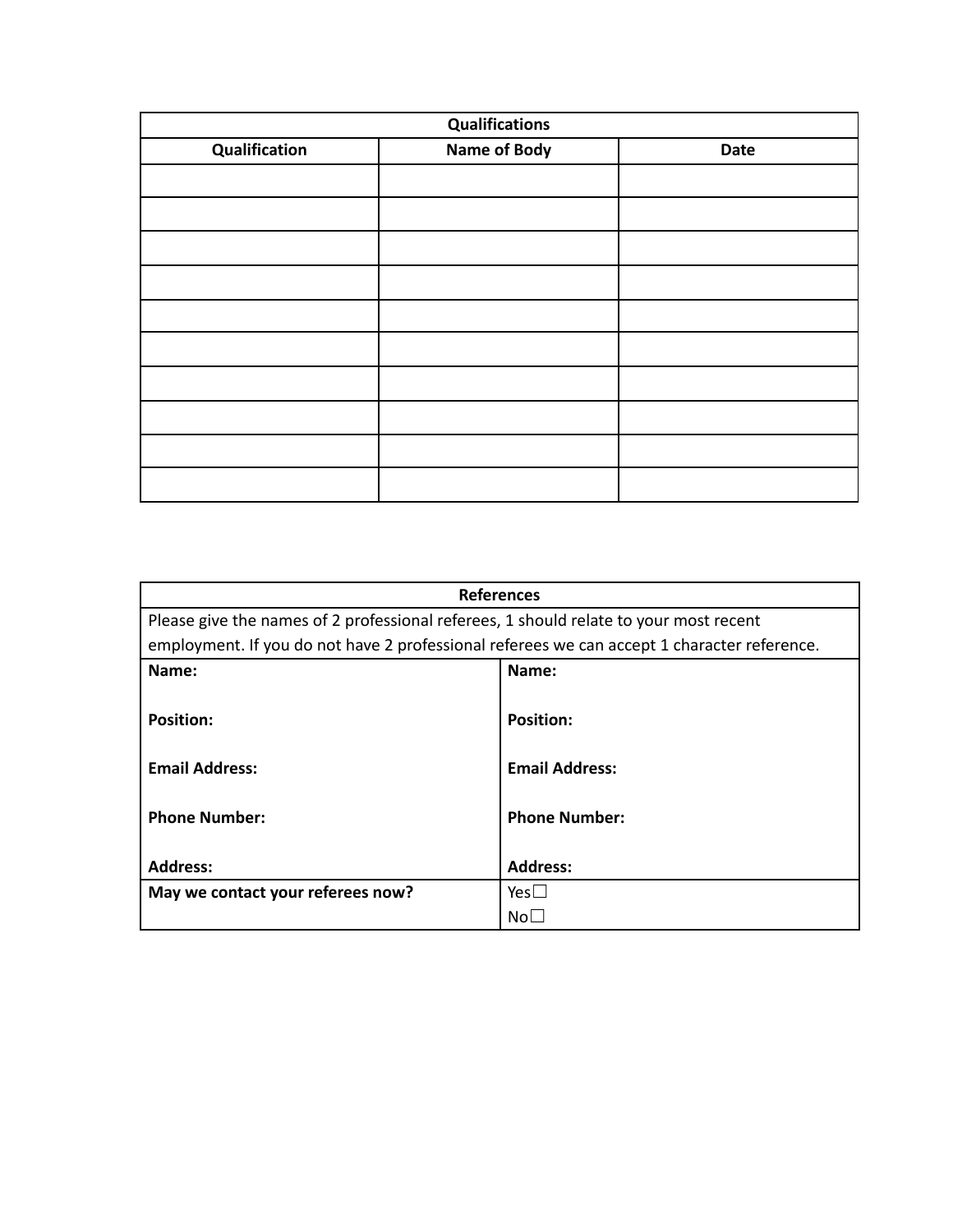## **Experience**

Please summarise why you feel you are suitable for this post. We recruit based on a combination of values, life experience and professional experience.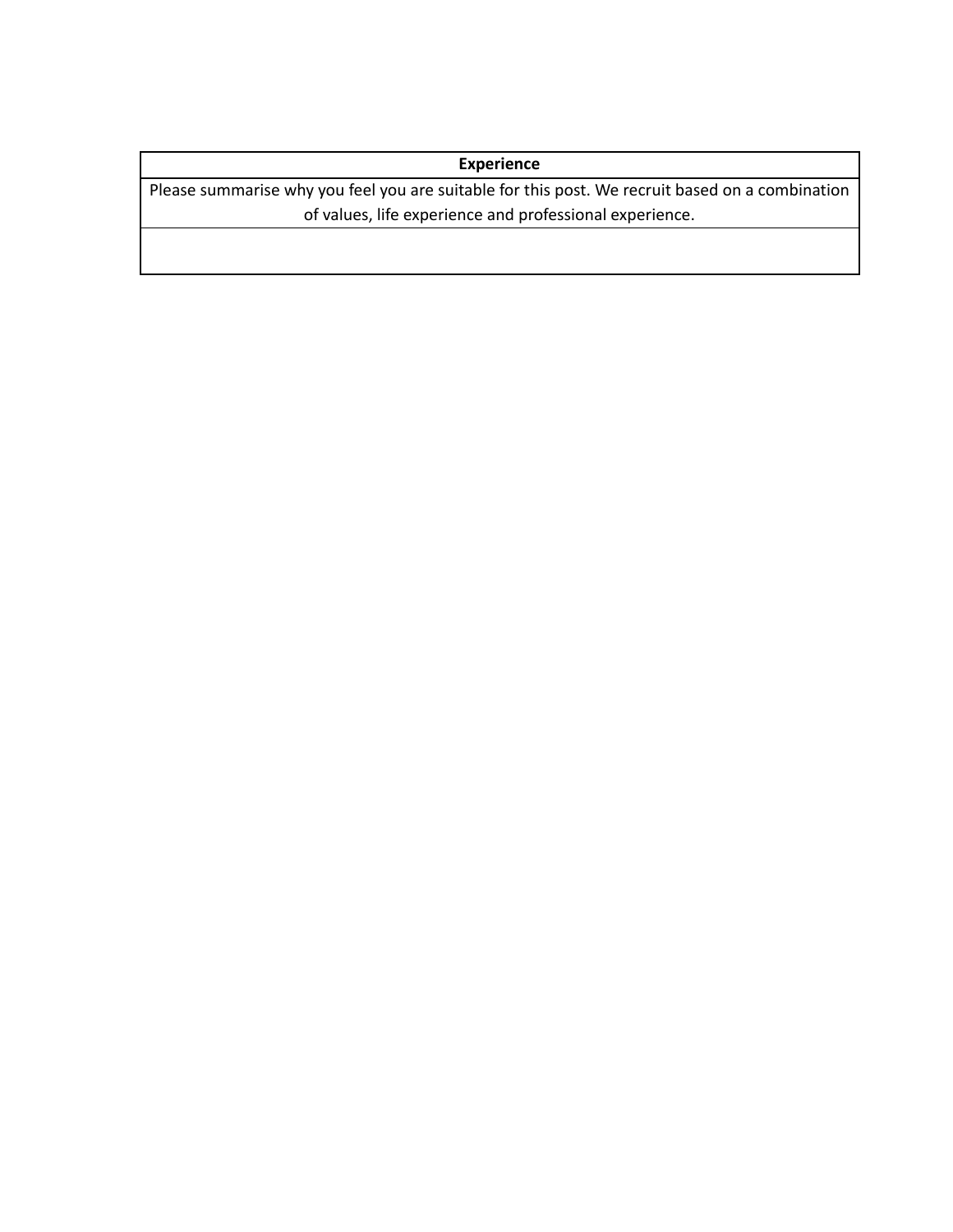| <b>Availability and Practical Questions</b>                                                     |                 |
|-------------------------------------------------------------------------------------------------|-----------------|
| We can only consider your application if your availability and practical question answers match |                 |
| the relevant requirements on the job advertisement, job specification and job description.      |                 |
| How many hours per week are you available                                                       |                 |
| to work?                                                                                        |                 |
| Days Available:                                                                                 |                 |
| Do you hold a manual or automatic clear UK                                                      |                 |
| driving licence?                                                                                |                 |
| Are you available to work sleep in shifts?                                                      |                 |
| How much notice do you need to serve in                                                         |                 |
| your current job?                                                                               |                 |
| Are you on the DBS update service or received                                                   | Yes $\square$   |
| an Enhanced DBS certificate in the last 2                                                       | No <sub>1</sub> |
| weeks?                                                                                          |                 |
| Due to the nature of this post please confirm                                                   | Yes $\square$   |
| whether you have at any time been convicted                                                     | No <sub>1</sub> |
| of a criminal offence, if yes, please give                                                      |                 |
| details. If we make you an offer we will                                                        |                 |
| complete an Enhanced DBS application for<br>you.                                                |                 |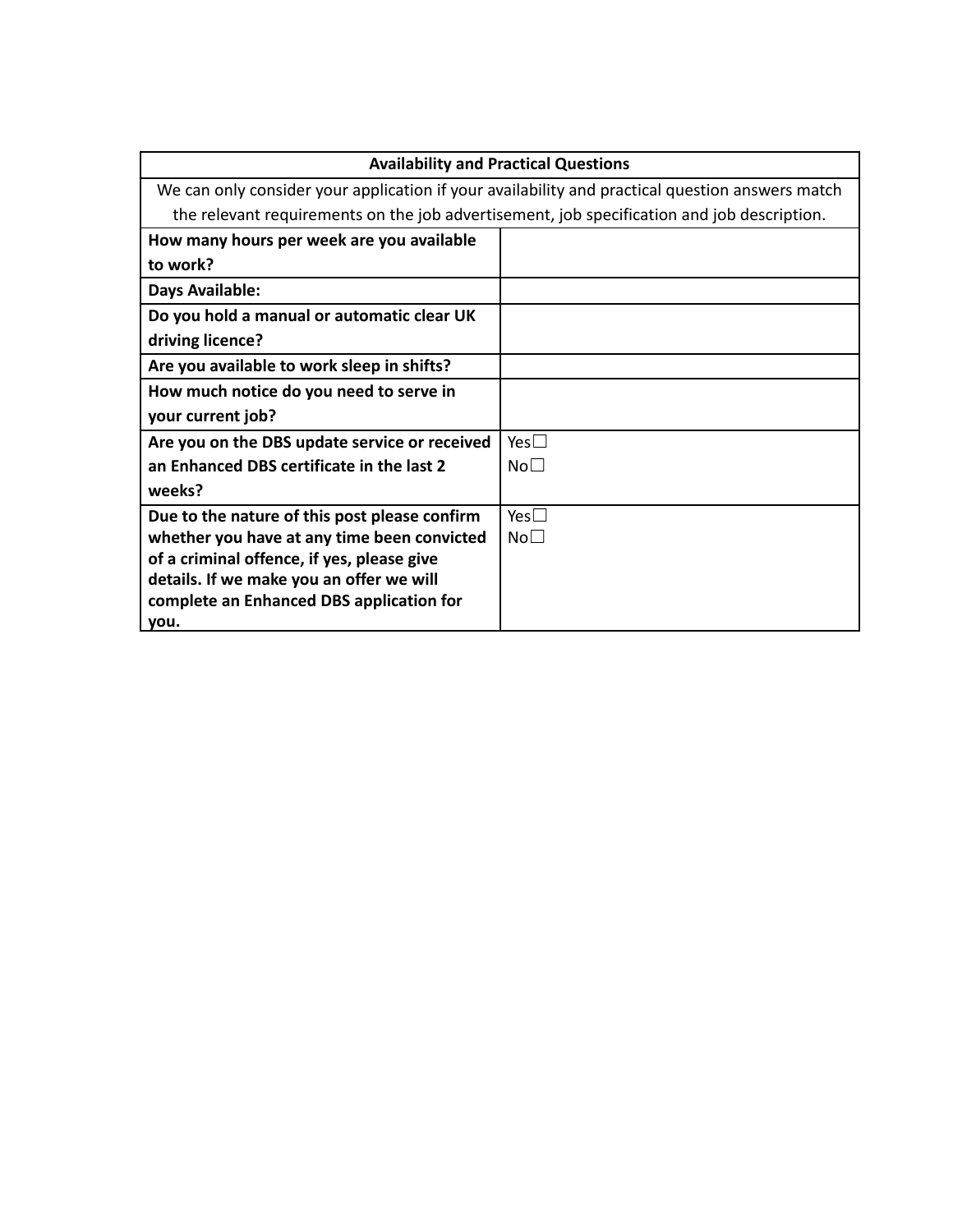## **Equal Opportunities**

EnhanceAble's policy on equal opportunities requires that recruitment and selection procedures are fair to everyone and that applicants are judged only on their ability to do the job for which they are applying. We would be grateful if you would provide the information requested below. This information will be detached before the selection process begins. The information it contains will be treated in the strictest confidence, for statistical purposes only, to monitor the effectiveness of the equal opportunities policy.

| Name:                                        |  |
|----------------------------------------------|--|
| Date of Birth:                               |  |
| Do you have a disability? If yes please give |  |
| brief details:                               |  |
| <b>Ethnic Origins:</b>                       |  |
| <b>Sexual Orientation:</b>                   |  |
| Dietary Choices e.g. vegan:                  |  |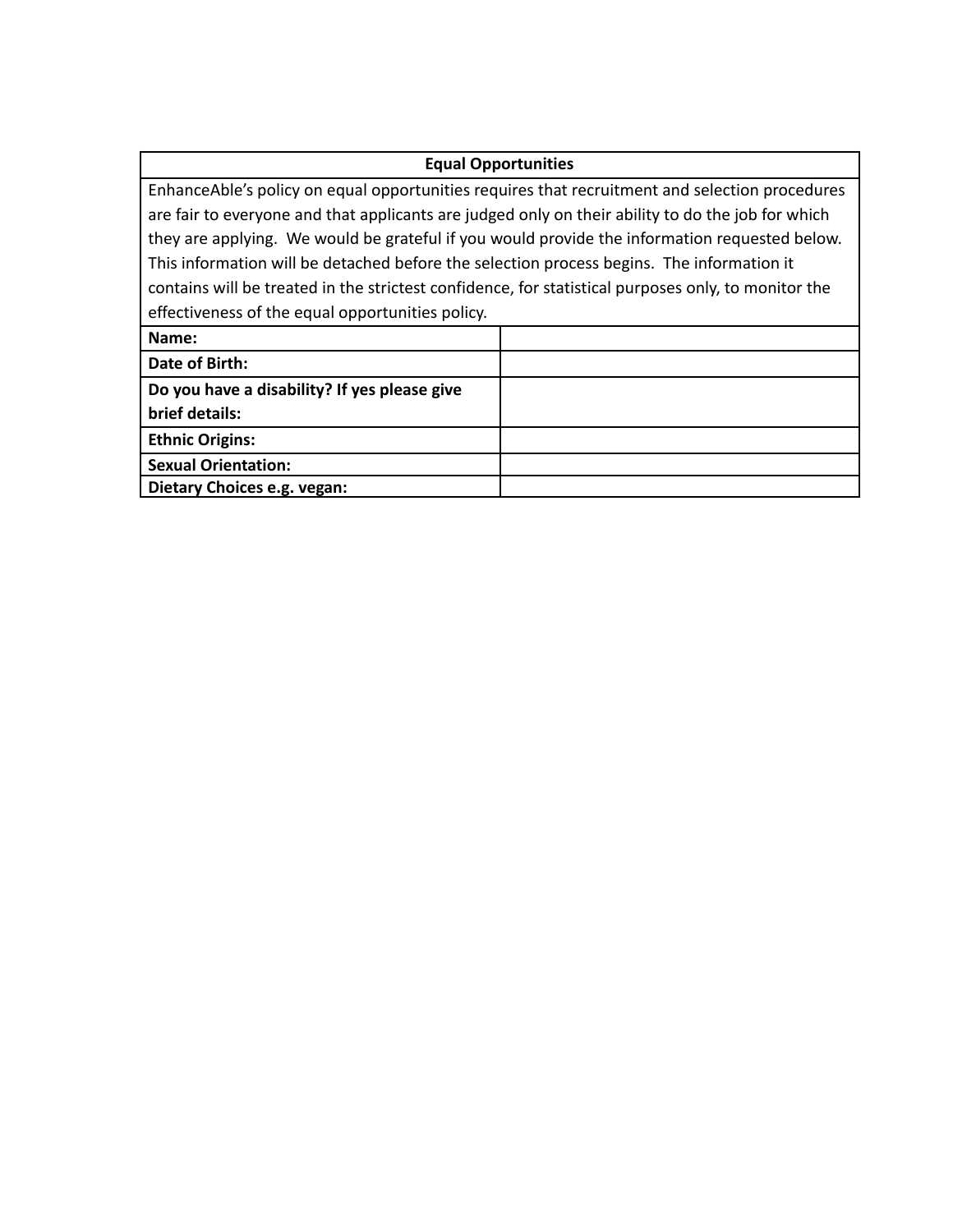| <b>Confidential Health Declaration</b>          |                 |
|-------------------------------------------------|-----------------|
| How many days off work have you had due to      |                 |
| illness and medical appointments in the last    |                 |
| year?                                           |                 |
| <b>Name of GP:</b>                              |                 |
| <b>GP Address:</b>                              |                 |
| Have you had your covid-19 vaccination?         | Yes $\square$   |
|                                                 | No <sub>1</sub> |
| Please confirm the date/s of vaccinations?      |                 |
|                                                 |                 |
| Would you be willing to have the covid          | Yes $\square$   |
| vaccine in order to take up this post?          | No <sub>1</sub> |
| <b>Epilepsy</b>                                 | П               |
| <b>Regular Fainting</b>                         |                 |
| Pneumonia                                       |                 |
| <b>Tuberculosis</b>                             |                 |
| <b>Rubella</b>                                  |                 |
| <b>Polio</b>                                    |                 |
| <b>Hepatitis</b>                                |                 |
| <b>Heart Condition</b>                          | $\mathcal{L}$   |
| Do you have any health issues that may affect   |                 |
| your ability to fully meet the person           |                 |
| specification or job description for this post? |                 |